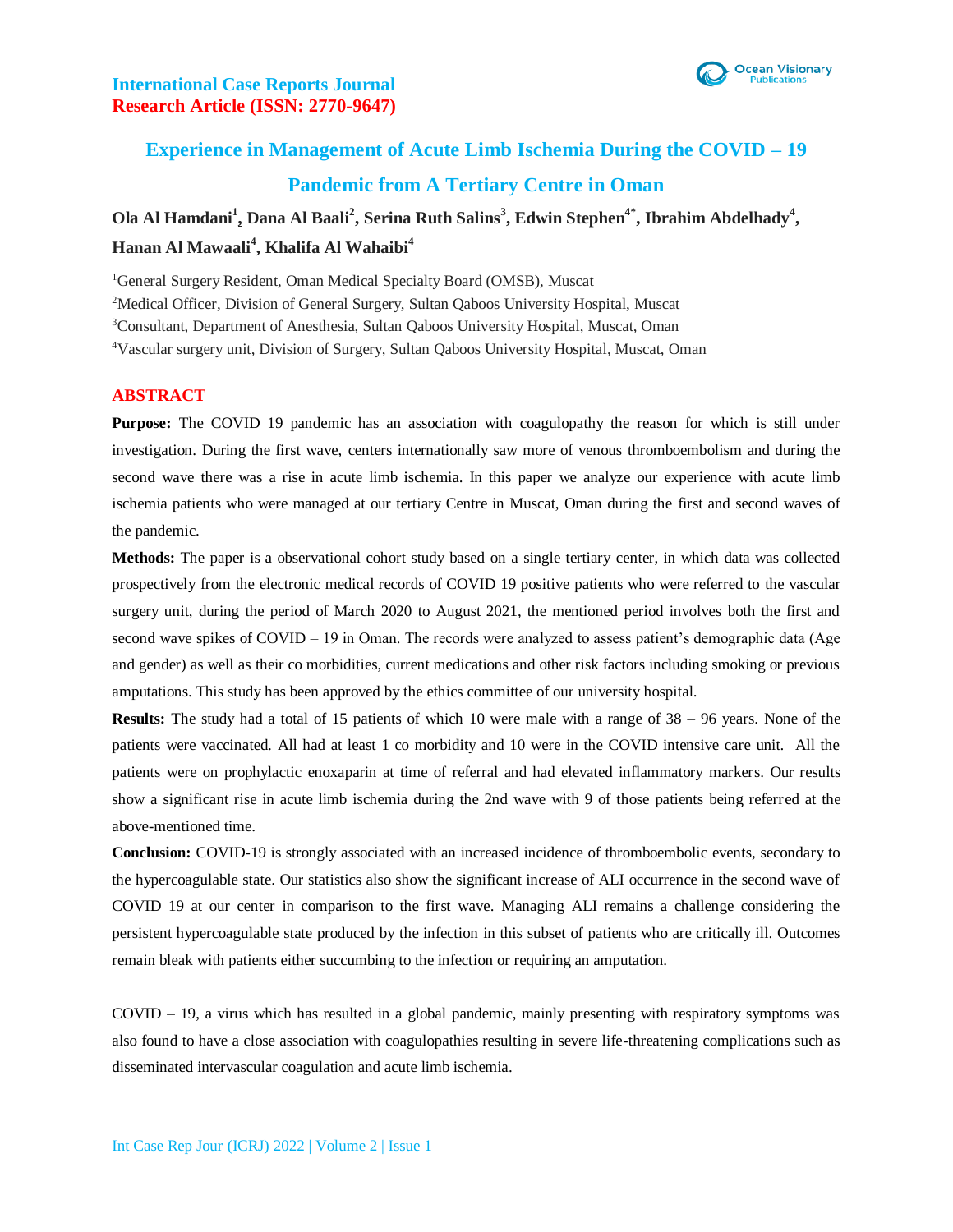

The aim of the following study is to recognize the clinical findings and the characteristics of patients infected with COVID – 19 who presented with Acute Limb ischemia at Sultan Qaboos Hospital University Hospital. Furthermore, we are analyzing the statistical differences in the occurrence of ALI during the first and second waves of COVID 19 at the Sultanate of Oman.

The following paper also involves the management of those patients, especially after being referred to the Vascular surgery team in the respective mentioned center.

**Keywords:** Acute limb ischemia; COVID – 19; Pandemic; Coagulopathy; Thrombosis; First wave; Second wave; Management; Outcome

**Citation:** *Ola Al Hamdani, Dana Al Baali, Serina Ruth Salins, Edwin Stephen, Ibrahim Abdelhady, Hanan Al Mawaali, Khalifa Al Wahaibi. Experience in Management of Acute Limb Ischemia During The Covid – 19 Pandemic From A Tertiary Centre in Oman. Int Case Rep Jour. 2022;2(1):1-4.*

**Received Date:** 26 January, 2022; **Accepted Date:** 31 January, 2022; **Published Date:** 02 February, 2022

**\*Corresponding author:** Edwin Stephen, Vascular surgery unit, Division of Surgery, Sultan Qaboos University Hospital, Muscat, Oman

**Copyright:** © Edwin Stephen, Open Access 2022. This article, published in Int Case Rep Jour (ICRJ) (Attribution 4.0 International), as described by http:// creativecommons.org/licenses/by/4.0/.

#### **INTRODUCTION**

Studies since January 2020 has shown a direct relation between novel Coronavirus disease and a hypercoagulable state resulting in micro and macrovascular thrombotic complications which may result in severe complications, including acute limb ischemia (ALI).<sup>[1]</sup>

The relation between COVID 19 and ALI remains unexplained and there are multiple hypothesis which include prolonged hospitalizations, ICU admissions, hyperinflammation resulting in a cytokine storm and the possible endothelial injury that occurs during the infection.<sup>[2]</sup> However, published literature suggests that patients with severe Acute Respiratory Distress Syndrome (ARDS) due to COVID pneumonia have significantly deranged coagulation profiles and are at higher risk of developing micro and macrothrombi even though the majorities do start the prophylaxis early on.<sup>[3]</sup>

Our study compares the number of patients that were referred to the Vascular surgery team during the two major waves of the pandemic at our tertiary center.

#### **METHODS**

This paper is a retrospective study conducted during the period of March 2020 to August 2021 at our tertiary center, in which data was collected from the electronic medical records of COVID 19 positive patients who were referred to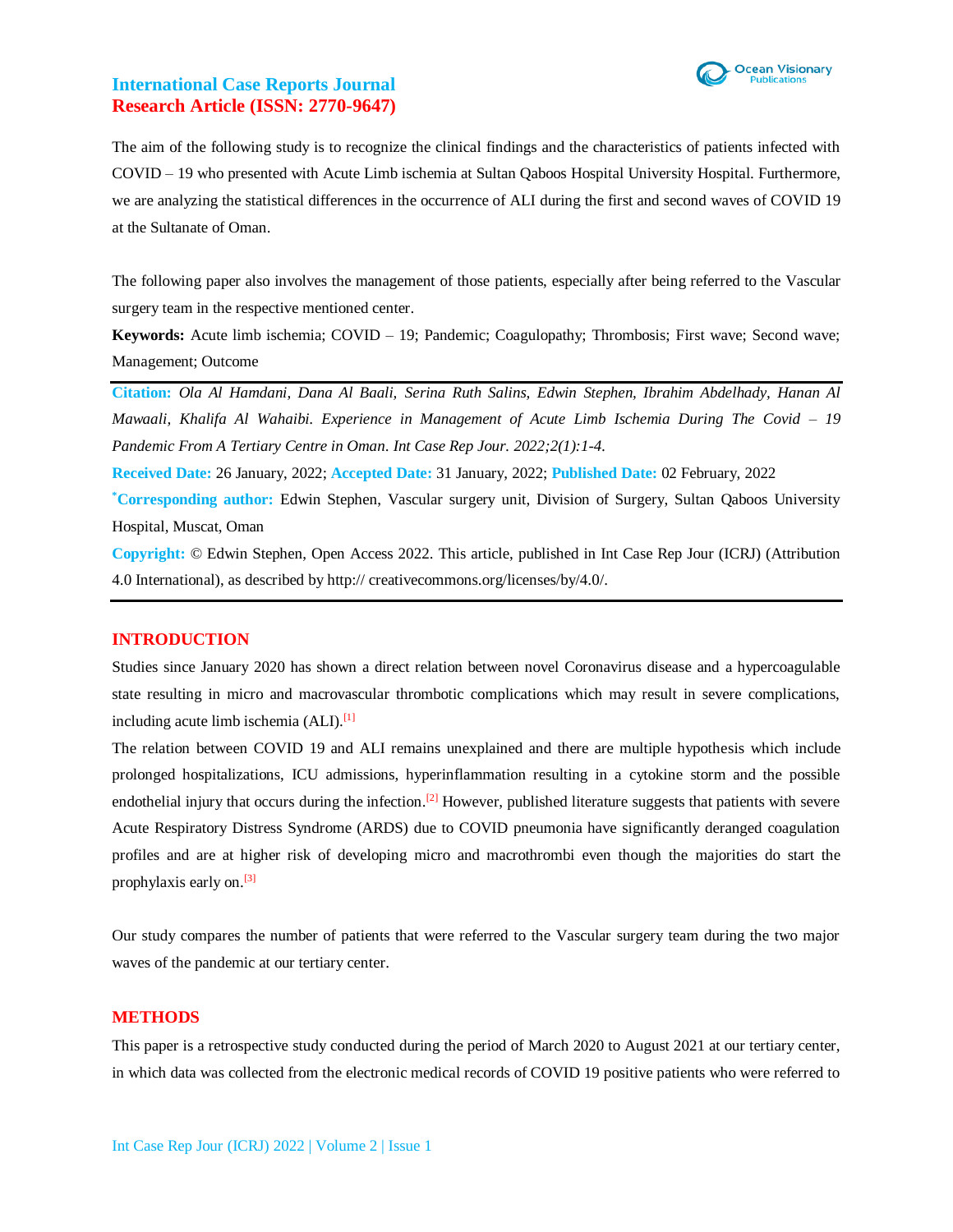

the vascular surgery unit and it has the approval of our ethics committee. Patients were seen upon referral either from the COVID intensive care unit or the emergency department.

The mentioned duration incorporates both the first and second wave spikes of the pandemic in Oman.

All patients had their basic lab work up, as well as the COVID inflammatory markers sent. This included CBC, CRP, D Dimer, coagulation profile, and LDH.

Patients underwent either an arterial ultrasound duplex and/or a CT angiography (CTA) depending on the clinical status/stability of the limb and the patient.

We also study the co-morbidities of this cohort and whether they were on any prophylactic medications prior to receiving the referral.

### Results (Table 1)

**Table 1:** Demographic Data, co morbidities and other risk factors of the entire cohort (n = 15)

| Variable                  | N,(%)          |
|---------------------------|----------------|
| Demographic               |                |
| M: F                      | 10:05          |
| Age (mean)                | $63(38-96)$    |
| Co morbidities            |                |
| Hypertension              | 5              |
| AF                        | 1              |
| <b>CKD</b>                | 2              |
| Previous vascular disease | $\overline{2}$ |
| <b>Diabetes</b>           | 5              |
| Smoker                    | 1              |
| Referral pattern          |                |
| $1st$ wave                | 6              |
| 2 <sup>nd</sup><br>wave   | 9              |

There were a total of 15 patients in our study. Mean age was 63 years (range 38-96 years) and 10 patients were males. 9 of the 15 presented during the second peak of the pandemic.

In this cohort, 13 patients had 1 co morbidity and 3 had two. 9 patients were on Enoxaparin, 1 patient on unfractionated heparin both in prophylactic doses and 3 patients were on clopidogrel and/or Aspirin. 1 patient underwent above knee amputation. Two patients underwent successful open surgical thrombo-embolectomy (1 femoral; 1 brachial) with limb salvage. Patient who underwent brachial thrombo-embolectomy re-thrombosed and underwent embolectomy again. He succumbed to his COVID status. One patient left against medical advice from the emergency department.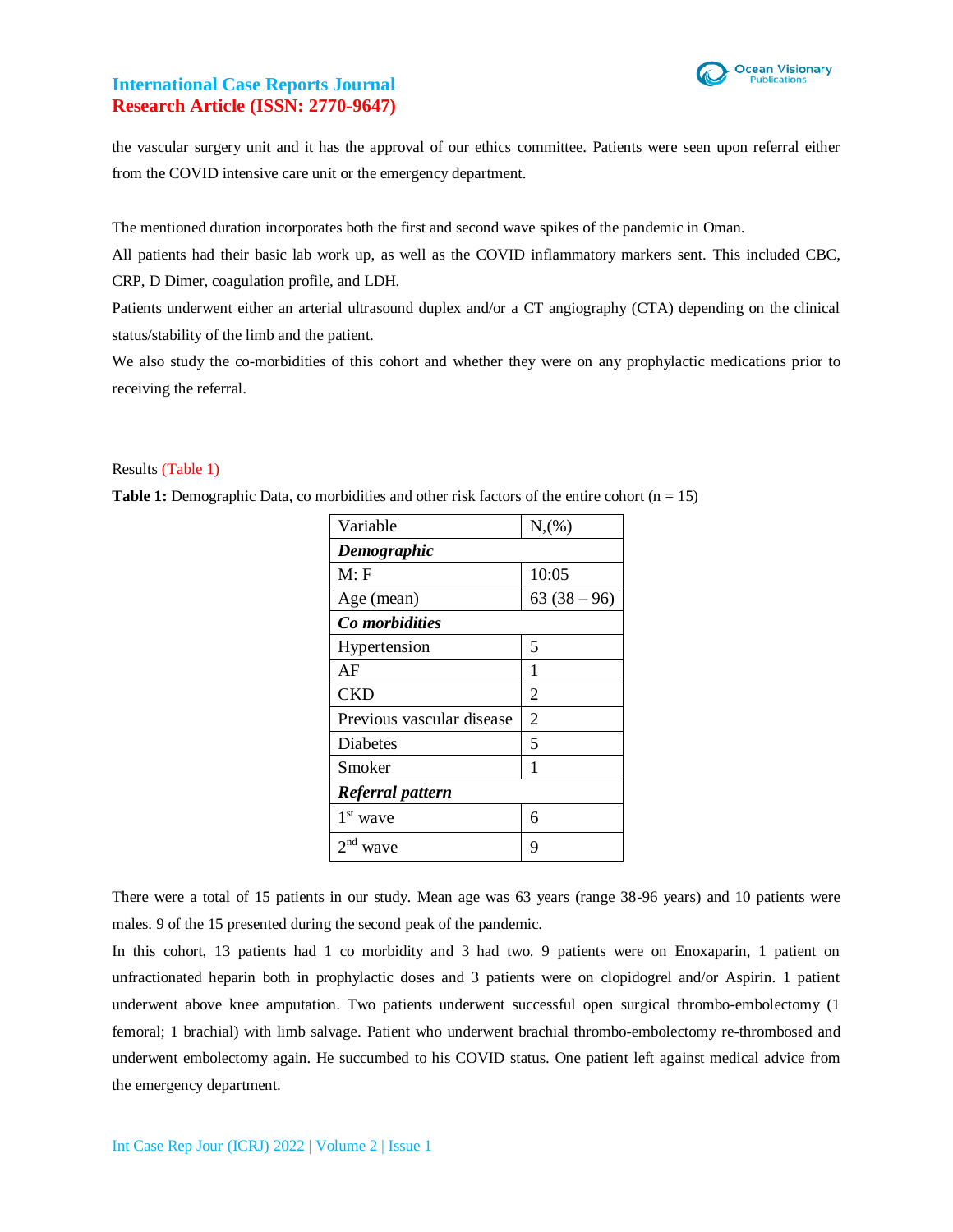

There was one elective above knee amputation in this study due to delayed presentation and a total of 8 deaths which was secondary to the COVID pneumonia.

#### **DISCUSSION**

ALI is commonly associated with high-risk mortality and morbidity such as; amputation, myocardial infarction, decompensated heart failure, renal and respiratory complications. However, better outcomes can be expected if referred, diagnosed and managed early.<sup>[4]</sup>

A systematic review of 157 articles concluded that SARS-CoV2 infection leads to a state of hypercoagulability and hyperinflammation, eventually resulting in ischemic insults to digits and limbs.<sup>[5]</sup> Increasing inflammatory markers such as d-dimer, fibrinogen, total leukocyte count and C reactive protein. Retrospective assessment of patients diagnosed with COVID-19, had fulfilled one or most of the virchow's triad elements, Whether it is the state of hypercoagulability, endothelial injury caused by the COVID cellular infection or the blood stasis due to immobilization noted in patients who were on ventilatory support or intubated. All were factors that increased their chance at developing thromboembolic events. As knowledge grew about the virus, we started treating it as a systemic disease with a very high chance of causing serious threat to the limbs.<sup>[5]</sup>

A similar study which was published in 2020 done by $^{[6]}$  and took place in Italy had very similar results to ours, showing that ALI was commoner in the second wave than in the first despite patients being on prophylactic anticoagulation. In our study, ALI associated with COVID-19 was not specific to patients' age, comorbidities or the anticoagulation therapy they were on.

The severe thromboembolic events and development of ischemic limbs was noted from the first wave of COVID 19, however, the aim of our study was to understand the reason behind the numbers of ALI referrals being higher during the second wave. We believe that there are multiple factors that resulted in ALI referrals being higher during the second wave (Figure 1). As shown in Figure 2, during the 1st wave, the maximum number that was recorded per day was 2,000 cases. In the second wave, numbers nearly tripled, with 5,400 cases being recorded daily. Also, numbers of admissions increased, and there was a higher requirement of ICU beds with patients remaining critically ill for longer periods of time. This added burden required the services non-intensivists and paramedical staff not fully trained in intensive care to care for patients in the ICU/COVID wards. In order to reduce exposure of staff to these patients and to optimize use of PPI's, patients were examined twice during each 12 hour shift and PRN.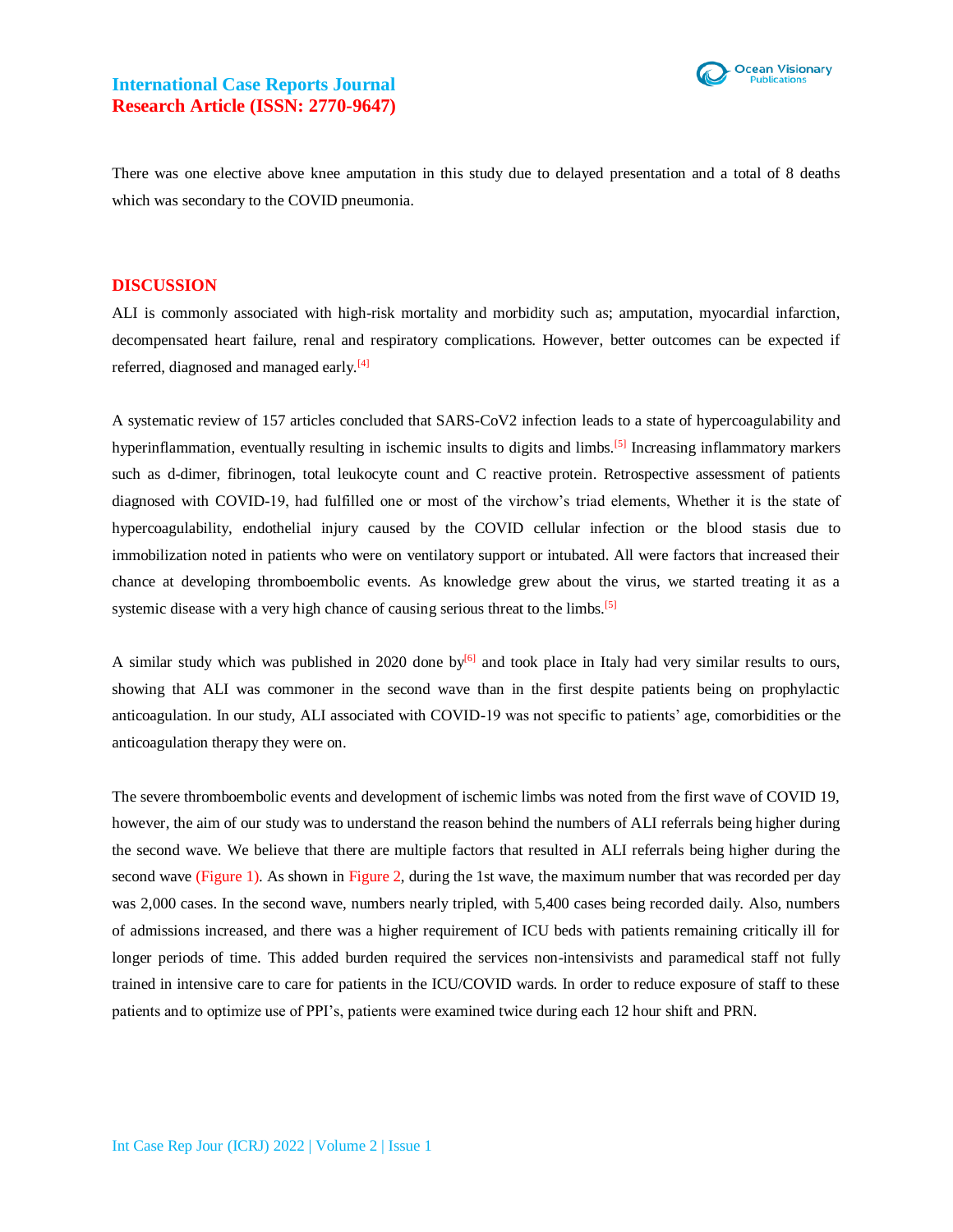



**Figure 1:** Showing acute limb ischemia of the right hand. Presenting to our centre at emergency.



**Figure 2:** Acute limb ischaemia of the left foot

In our data,7 of our patients were referred late. The decreased frequency of examination and lack of experience in picking up signs and symptoms of ischemia in critically ill/ventilated patients perhaps led to diagnosis of ALI at an advanced stage.

Secondly, all the cases that were referred during the second wave had a hospitalization stay of more than 20 days, with the majority being admitted in ICU and all of them were in severe cytokine storm with all inflammatory markers worsening either due to ARDS or other factors resulting in their sepsis including the ischemic limb/s itself. Lastly, the COVID – 19 variants during the second wave, such as the delta variant were found to be a lot more aggressive than those found in the 1st wave. This was reported internationally, as admissions in the ICU increased worldwide and management of the cytokine storm became more difficult.

The pattern of thromboembolic events in COVID 19 patients remains challenging and not fully understood. There isn't a protocol that has been formed yet by the WHO in regard to the hyper coagubility state in COVID 19 patients; however, our hospital started all COVID patients regardless of the severity of their condition on prophylactic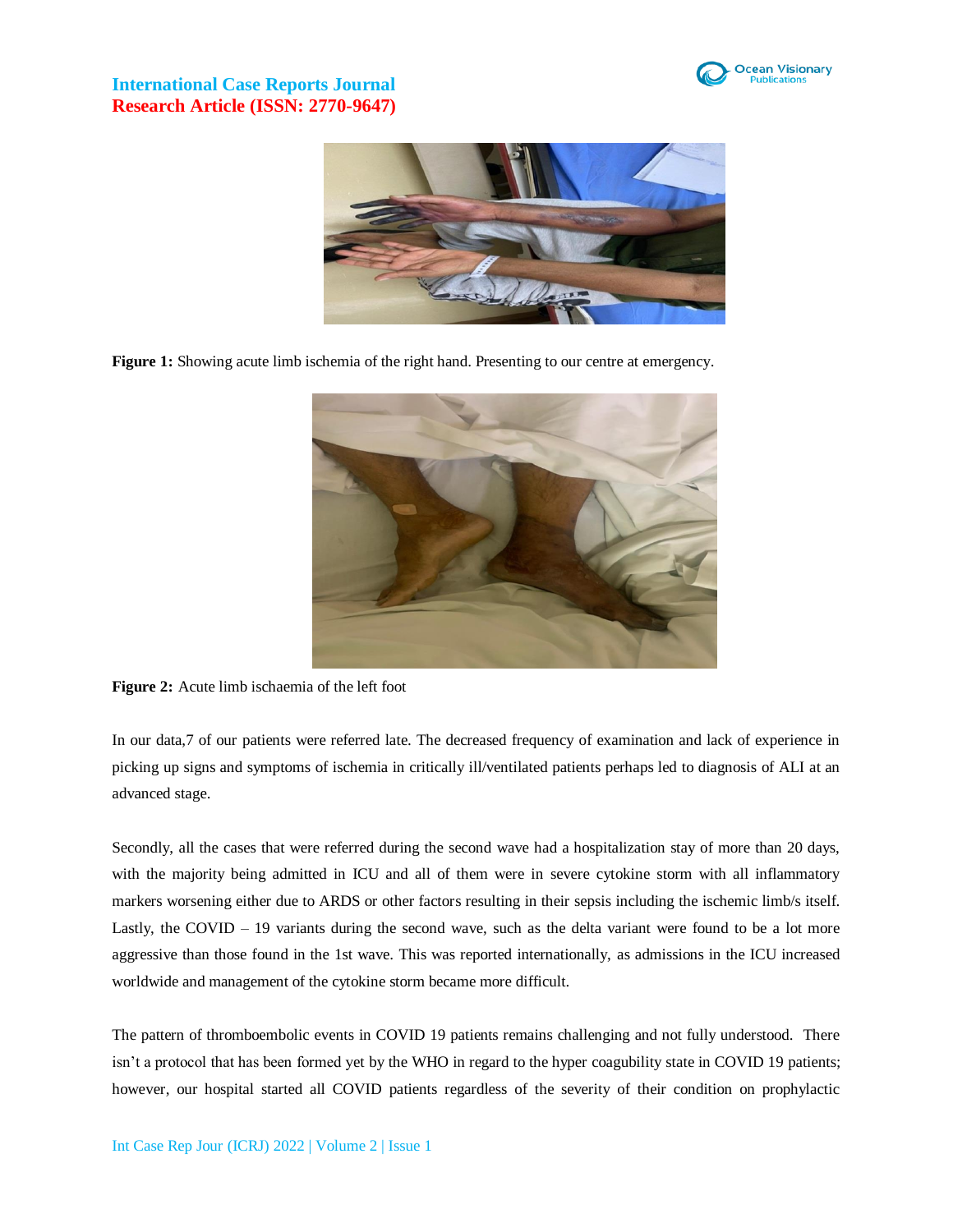

enoxaparin during the second wave provided their renal function was normal. For those with abnormal renal function UFH was used subcutaneously.

The subset of patients in our study were critically ill, on inotropes, ventilated and in most cases not stable enough for an endovascular or open surgical procedure. Added to this conundrum were the difficulty of convincing patient family about intervention when the prognosis of limb salvage was guarded and the possibility of re intervention due to the underlying hypercoagulable state.

#### **Role of regional anesthesia in management of ALI**

Regional Anesthesia [RA] can help reduce the need for general anesthesia when a patient is taken up for intervention. RA combined with regular paracetamol, NSAID, providing adequate analgesia and reduces use of morphine as a first line drug. Additionally, intra-op systemic steroids reduce the inflammatory response to tissue damage, thereby, improving pain management, reducing stress response, and the incidence of post-op nausea and vomiting.<sup>[7]</sup> However, the only deterrent is the need to have an anesthetist with the required expertise in RA.

#### **Limitations**

Our small sample size could lead to bias in our results and the study period, follow up was short. The study is a single centre retrospective study and therefore data collection is dependent on accuracy of documentation. Like many other study groups, our study lacks a control group to measure our results against, whereas a COVID diagnosis could merely be an incidental finding without a direct cause and effect analysis.

#### **CONCLUSION**

In conclusion, COVID-19 is strongly associated with an increased incidence of thromboembolic events, secondary to the hypercoagulable state.

Our statistics also show the significant increase of ALI in the second wave of COVID 19 in comparison to the first wave. Factors contributing to this observation include a more virulent strain of the virus, prolonged hospital stay, higher inotrope use combined with decrease in frequency of examination of patients and medical staff with limited exposure in care of critically ill patients.

Managing ALI remains a challenge considering the persistent hypercoagulable state produced by the infection. Our primary outcome demonstrated an overall poor prognosis in patients diagnosed with ALI secondary to COVID-19 infection.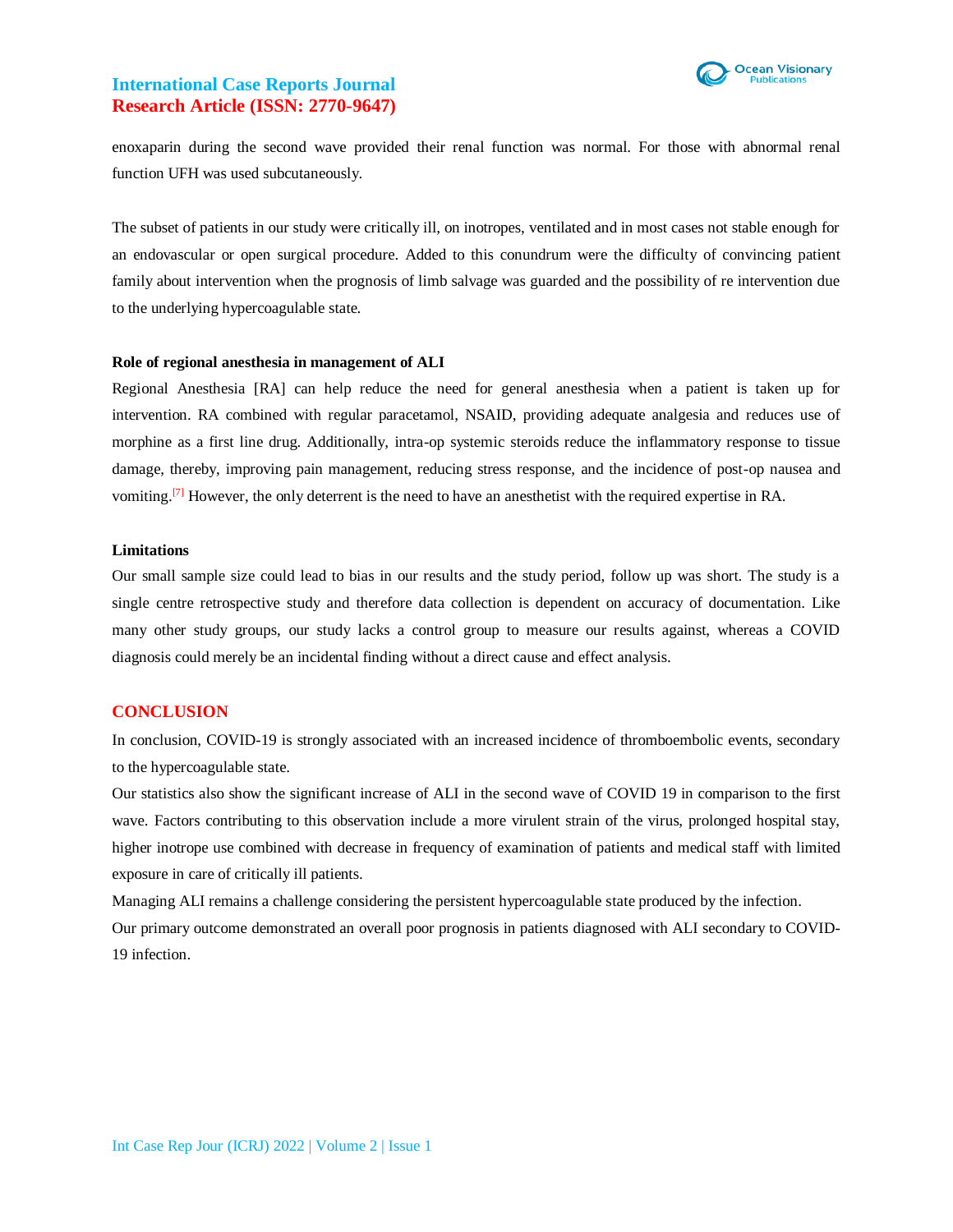



**Graph 1:** Showing the peaks of COVID 19 cases in Oman. First peak being between August 2020 and November 2020; and the second being between May 2021 and August 2021.



**Graph 2:** Green arrow showing the number of cases that were recorded during the second wave of COVID 19 reaching up to 5,320 cases/day.

### **REFERENCES**

- 1. [Cantador E, Núñez A, Sobrino P, Espejo V, Fabia L, Vela L, et al. Incidence and Consequences](https://pubmed.ncbi.nlm.nih.gov/32519165/) of Systemic Arterial Thrombotic Events [in COVID-19 Patients. J Thromb Thrombolysis. 2020;50\(3\):543-547.](https://pubmed.ncbi.nlm.nih.gov/32519165/)
- 2. [Anwar S, Acharya S, Shabih S, Khabut A. Acute Limb Ischemia in COVID-19 Disease: A Mysterious](https://pubmed.ncbi.nlm.nih.gov/32802604/)  [Coagulopathy. Cureus. 2020;12\(7\):e9167.](https://pubmed.ncbi.nlm.nih.gov/32802604/)
- 3. [Topcu AC, Ariturk C, Yilmaz E. Acute Limb Ischemia in a COVID-19 Patient. Thrombosis Update.](https://www.sciencedirect.com/science/article/pii/S2666572720300316)  [2021;2:100031.](https://www.sciencedirect.com/science/article/pii/S2666572720300316)
- 4. [Muacevic A, Adler J, Hasan S, Haque A, Nazir F. Acute Limb Ischemia: A Rare Complication of COVID-](https://www.cureus.com/articles/44979-acute-limb-ischemia-a-rare-complication-of-covid-19)[19. Cureus. 2020;12\(11\).](https://www.cureus.com/articles/44979-acute-limb-ischemia-a-rare-complication-of-covid-19)